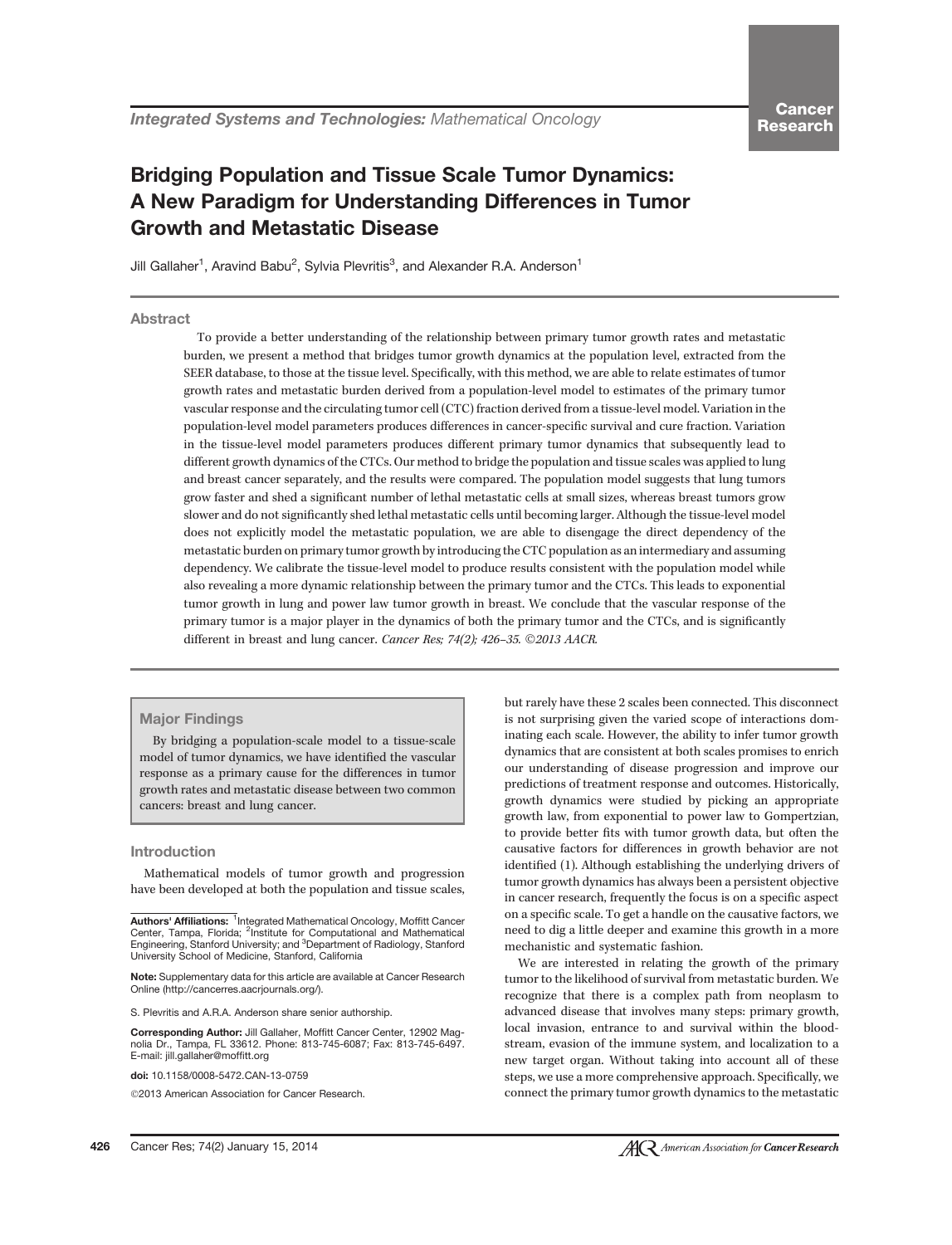#### Quick Guide to Equations and Assumptions

We construct our tissue-scale model from a system of one-dimensional PDEs that describe tumor growth radially and the corresponding metastatic burden based on the angiogenic cascade. There are 5 cell types: 4 states of tumor cells and the vasculature (cf. Fig. 2). The cells within the tumor can be normoxic  $(n)$ , hypoxic  $(h)$ , or necrotic  $(d)$ . The circulating tumor cells  $(c)$ have left the primary site and reside in the greater vascular system. The local vasculature  $(v)$  is also present and plays a significant role in determining the rates of flow between these compartments. This model is both a development and a simplification of the works of Swanson and colleagues (4) and Hinow and colleagues (5).

We start with a small  $(\sim 3$  mm diameter) initial lump of normoxic tumor cells and a constant vascular density (2%) throughout. Of the tumor cells, only the normoxic cells proliferate, and they do so at a rate  $\mu_n$  proportional to the amount of vasculature present. They become hypoxic because of lack of vasculature at a rate  $\alpha_n$ . Once hypoxic, the cells may reoxygenate at a rate  $\alpha_h$ proportional to the vascular density or become chronically hypoxic, that is necrotic, at a rate  $\delta_h$ . Normoxic cells and hypoxic cells enter the bloodstream at rates  $\beta_n$  and  $\beta_n$ , respectively, also proportional to the vascular density. The vascular density is itself influenced by a rate of proliferation and death, the former rate  $\mu_{\nu}$  being proportional to the hypoxic fraction and the latter with a rate of  $\delta_{\nu}$ . The dependence of vascular proliferation on the hypoxic cell density is an indirect consequence of vascular endothelial growth factor (VEGF) production by the hypoxic cells, which in turn stimulates vascular growth (6), that is the angiogenic response. Production of proliferating cells is stifled by the term  $(1 - w)$  as the total density of cells in the tumor  $(w = n + h + d + v)$ approach the carrying capacity, which is scaled to 1.

There are additional spatially dependent interactions that cannot be represented in the compartment diagram of Fig. 2. The normoxic, hypoxic, and vascular cells all undergo random migratory dispersal. Also, the vascular cells have a chemotactic term that drives them up the gradient of hypoxic cells, mimicking a chemotactic response to higher concentrations of VEGF (which would naturally occur where the higher density of hypoxic cells exist). A system of coupled partial differential equations for the vascular cells and each type of tumor cell describes their change over time and space (cf. Eq. A).

## **Equations**

For normoxic  $(n)$ , hypoxic  $(h)$ , necrotic  $(d)$ , circulating  $(c)$ , and vascular  $(v)$  cells, the equations are:

$$
\frac{\partial n}{\partial t} = D_n \underbrace{\frac{\partial^2 n}{\partial x^2}}_{\text{diffuse}} + \underbrace{\mu_n n v (1 - w)}_{\text{proliferate}} + \underbrace{\alpha_h h v}_{\text{reoxygenate}} - \underbrace{\alpha_n n (1 - v)}_{\text{deoxygenate}} - \underbrace{\beta_n n v}_{\text{extravstate}} - \underbrace{\delta_n n}_{\text{nextravsate}}
$$
\n
$$
\frac{\partial h}{\partial t} = D_h \underbrace{\frac{\partial^2 h}{\partial x^2}}_{\text{diffuse}} - \underbrace{\alpha_h h v}_{\text{recxygenate}} + \underbrace{\alpha_n n (1 - v)}_{\text{devxygenate}} - \underbrace{\beta_h h v}_{\text{extravasate}} + \underbrace{\delta_h h}_{\text{ncrose}}
$$
\n
$$
\frac{\partial d}{\partial t} = \underbrace{\delta_h h}_{\text{accumulate}} - \underbrace{\delta_h h}_{\text{expunge}}
$$
\n(A)\n
$$
\frac{\partial c}{\partial t} = D_v \underbrace{\frac{\partial^2 v}{\partial x^2}}_{\text{from } n} + \underbrace{\beta_h h v}_{\text{from } h}
$$
\n(A)

The values  $n, h, d, c$ , and  $\nu$  are expressed as densities representing the percentage of the local volume occupied. A backward finite difference method is used for solving the coupled PDEs, which is described in Supplementary Data Appendix 1.

#### Model assumptions

We assume in this model that there are 5 compartments representing distinct cell types. Although there is an obvious continuum between normoxia and hypoxia, we divide this range into just 2 qualitatively different cell types. As with all continuum models that are based on a PDE paradigm, the system is completely deterministic and assumes all compartments within a unit volume are equally mixed. All cells of the same type behave the same way, and only differences in density drive differences in dynamics. The maximum cell density within the tumor is assumed to be the same throughout.

Because the tumor is defined by a density of cells that can be diffuse at the leading edge, the border of the tumor is not well defined. Therefore, for all volume calculations, we define the tumor's leading edge to be where the normoxic cancer cells taper off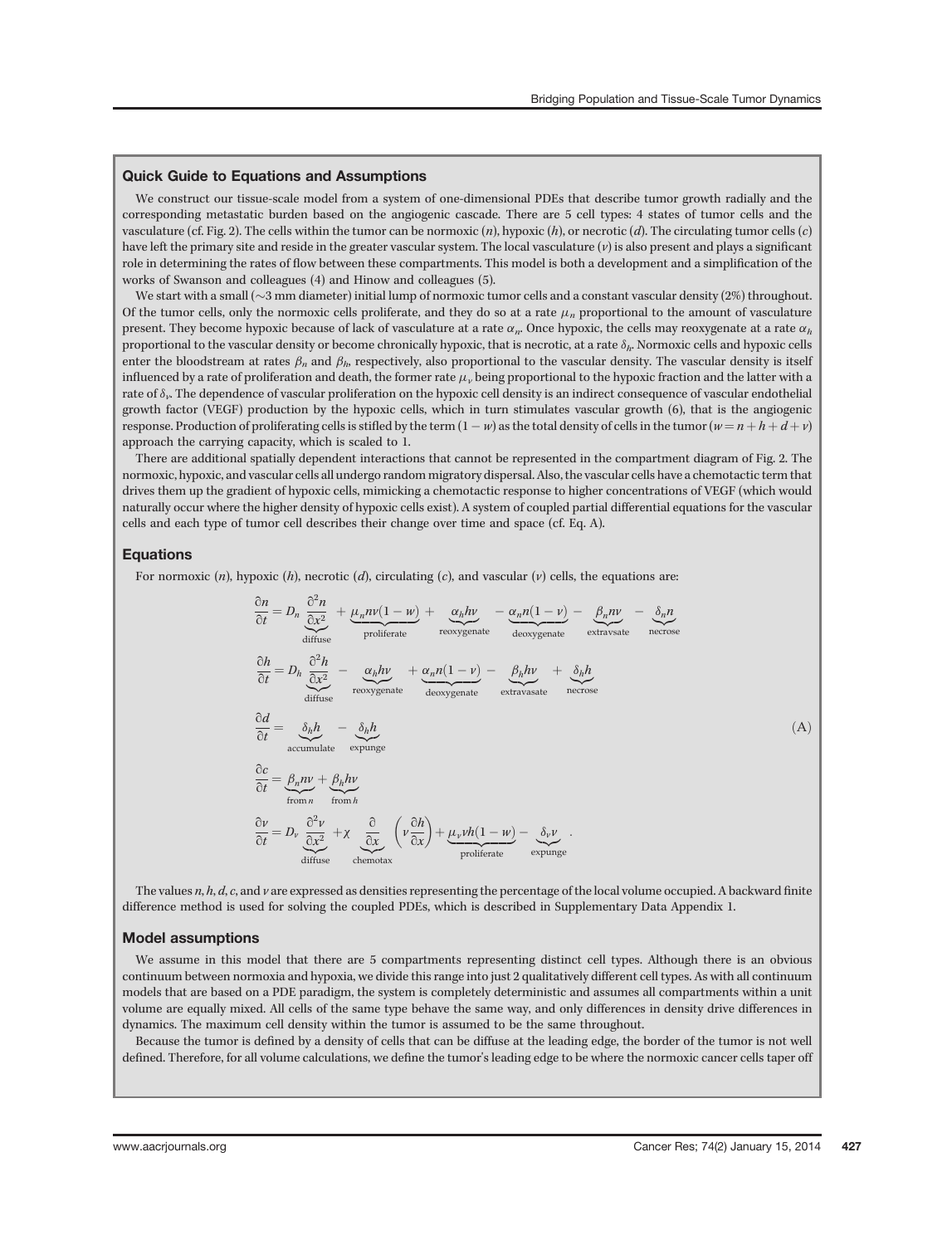to occupy only 2% of the space. This number is somewhat arbitrary, but the slope is consistently steep enough that the volume will not vary much if another small value were taken. Tumor volumes are calculated assuming spherical symmetry. Measuring from the center of the tumor to this edge gives the radius (R), from which we find the primary tumor volume as  $V = 4/3\pi R^3$ . .

To calculate the number of cells entering the circulation at each time point, we find the number of circulating cells present in the local volume by summing up concentric spherical shells at consecutive radial intervals. The total number of cells is the summation over all shells:

$$
CTCs = \sum_{i} \frac{4}{3} \pi (x_{i+1}^3 - x_i^3) \frac{c_{i+1} + c_i}{2} \rho_0,
$$
 (B)

where  $x_i$  is the distance from the tumor's center,  $c_i$  is the relative density of cells subject to intravasation at that position, and  $\rho_0$  is the average cellular density of the tumor. Under the assumption that all cells are 20-µm-diameter spheres and densely packed into the volume, we estimate this density as  $\rho_0 \sim 10^8$  cells/cm<sup>3</sup>. A running tab is kept as cells leave the local region at each time point and take residence in the blood as CTCs.

The tissue model assumes no self-seeding, death, extravasation, or growth of circulating cells within the bloodstream or as established metastases. This is only a consideration of those cells that have left the local region of the tumor, which is assumed to be proportional to the metastatic population. Because many of the parameters involving metastases cannot be experimentally measured, including additional variables and/or parameters here would only add further complexity with little concrete gain in our understanding. We therefore bypass many of these issues by the gross simplification that an increase in the number of CTCs shedding from the primary correlates with an increased risk of metastases.

burden utilizing 2 models: (i) a stochastic model at the population scale and (ii) a differential equation model at the tissue scale.

At the population level, we are able to look at large-scale trends from actual patient outcomes. From this perspective, we distinguish qualitative differences between 2 cancer types, namely breast and lung, and estimate tumor growth rates and patient survival rates. At the tissue level, we formulate a system of partial differential equations (PDE) to develop a spatiotemporal model of tumor growth and invasion. With this multiscale model approach, we can match the predicted growth dynamics from the population scale with those from the tissue scale. At the tissue scale, we can estimate the relative distributions of the different cell types at various stages of tumor growth to highlight differences between breast and lung cancer.

The population model is fit to data from patients with invasive ductal carcinoma (IDC) breast cancer and non–small cell lung cancer (NSCLC) from the NCI Surveillance Epidemiology and End Results (SEER) database (2). The SEER database collects and publishes cancer incidence and survival data from population-based cancer registries, including information such as patient demographics, primary tumor site, tumor morphology and stage at diagnosis, treatment, and follow-up for vital status. The basic scheme of the statistical population model is shown in Fig. 1. By using a Monte Carlo simulation model of clinical cancer-stage progression and fitting this model to the survival curves of 2 specific cancers, Lin and Plevritis obtained 2 metrics that will be used to calibrate the tissue-scale model. They estimated median tumor volume doubling times of 135 days for NSCLC and 252 days for IDC. In addition, cancer-specific cure fractions were estimated. The



Figure 1. Stochastic populationlevel model diagram of cancer progression from previous work of Lin and Plevritis (3). The thin gray curve represents the growth of the primary tumor and the thick black curve represents the lethal metastatic burden. This same modeling framework is applied to both IDC and NSCLC SEER data. Reproduced with kind permission from Springer Science+Business Media: Cancer Causes and Control, Comparing the benefits of screening for breast cancer and lung cancer using a novel natural history model, 23, 2012, p. 176, Lin and Plevritis, Fig. 1.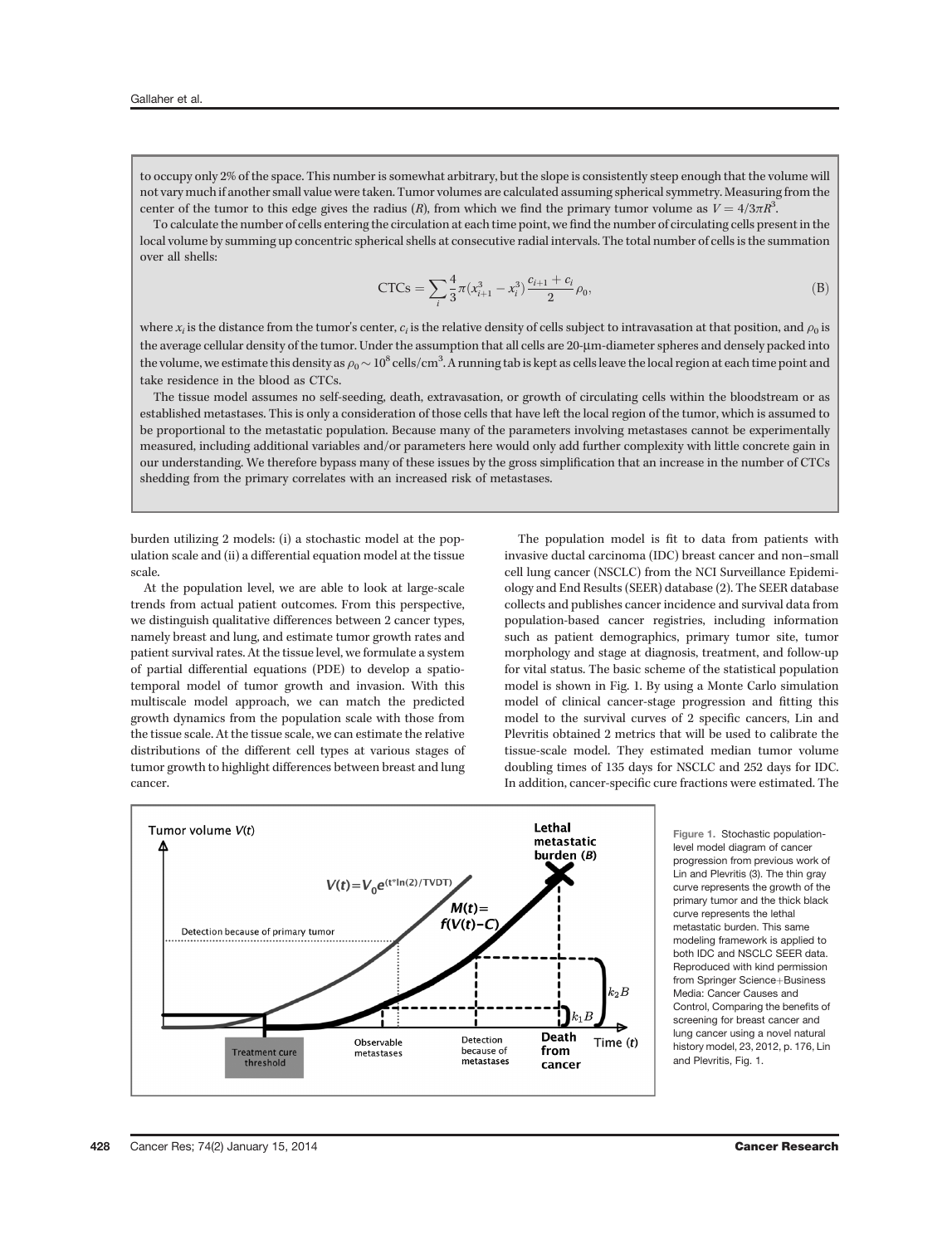

Figure 2. Schematic representation of the tissue model showing the interactions between the tumor components and the vasculature.

primary tumor size at which the likelihood of cure is at 50% (i.e., the point at which the tumor goes from likely to be cured to unlikely to be cured) occurs at diameters of 8 and 19 mm for NSCLC and IDC, respectively. Because this model has already been published, please see ref. 3 for further details. We will primarily focus on defining the tissue-scale model.

The contrasting trends of lung and breast cancers found from the statistical population model stimulates our inquiry: what are the major drivers of these very different responses? The population scale does not provide sufficient detail to answer this question, so we take a closer look at the tissue level to resolve the basic growth dynamics. We make the hypothesis that the differences are driven primarily by the degree of vascular response that the tumor elicits. Our rationale is that the close association of the lung tissue with the vasculature should contribute to faster, more efficient recruitment. The vasculature also necessarily connects the primary tumor to metastatic burden as the avenue for escape and translocation.

## Materials and Methods

Using appropriate parameterizations for the PDE model, we match the estimates of the statistical population model for tumor volume doubling time and metastatic burden for both breast and lung. There are several parameters that are more significant for making the tissue growth dynamics fit the population-scale metrics. First, we adjust the migration of normoxic cells  $(D_n)$  and the proliferation of normoxic cells  $(\mu_n)$  to set a baseline growth rate. Second, we set the rate that cells leave the tumor from the normoxic population  $(\beta_n)$  and the hypoxic population  $(\beta_h)$  to approximate the growth of the circulating tumor cell population. This is an obvious start for a loose fit, but we want to understand how differences in vascular interactions lead to different dynamics. So, given a base fit to dynamics that lie somewhere in between those of the breast tumor and those of the lung tumor, we inspect which parameters most significantly allow switching between the two. Rigorous parameter optimization is not the intent of this particular analysis, but it is rather to demonstrate 2 divergent

behaviors. However, further analysis of the parameter space is presented in Supplementary Data Appendix 2 for a more detailed illustration of the system dynamics.

## **Results**

We find that there are 3 parameters that most significantly affect switching from one tumor growth dynamic to the other: the vascular proliferation rate  $(\mu_{\nu})$ , the rate of deoxygenation  $(\alpha_n)$ , and the rate of reoxygenation  $(\alpha_h)$ . Both  $\alpha_n$  and  $\alpha_h$  are scaled together, so they will collectively be referred to as one parameter  $(\alpha)$  as a representation of the rate of switching between well-oxygenated and hypoxic cell states. We define all other parameters as constants to optimize the fits obtained when only these 2 parameters change. The values obtained were fit roughly and tabulated in Table 1.

## Vascular response is a key driver for tumor growth differences

Upon fitting the tissue model to the estimates of the population model, we see a dramatic difference in vascular response and distribution at the end of 2.5 years (cf. Fig. 3). The breast tumor growth simulation in the left panel of Fig. 3 shows the normoxic cells growing outward followed by a swell of hypoxic cells. The vasculature responds to the increased hypoxic density by traveling up that gradient while the inner core becomes necrotic with time. This slower growing tumor shows the vasculature is taking up a maximum density of around 5% of the volume at the leading edge. The simulation of a tumor in lung tissue at the same time point is shown in the right panel of Fig. 3. In this case, the hypoxic population has overtaken the normoxic population throughout most of the tumor. This large hypoxic to normoxic ratio stimulates the vasculature to the point that it amounts to nearly half of the tumor volume. As a consequence, the tumor growth is much faster.

#### Limited vascular response leads to power law growth

Tumor volume over time for the breast and lung simulations is shown in Fig. 4. Each curve is fit to both an exponential function, that is  $V = ae^{bt}$ , and a power law function, that is  $V = ct^n$ . For the lung tumor simulation, exponential growth is a better fit, but for the breast tumor simulation, a power law fits better. It seems that with an adequate vascular response, as in the case of the lung tumor, unlimited exponential growth is supported, but a reduction of vascular activity comes with a limit on the growth, as seen in the breast tumor simulation.

To connect these growth rates to the statistical population model using 2 different growth trends, we need a common measure. Exponential growth has a constant tumor volume doubling time (TVDT), but power law growth will yield an increasing TVDT over time as the growth rate slows down. We therefore need to pick a relevant range of tumor volumes at which TVDT is usually measured for a good comparison. The method for obtaining TVDTs from breast and lung are outlined in Supplementary Data Appendix 3. These TVDTs per diameter are shown in the left panel of Fig. 5. Using Equation 2s in Supplementary Data at 3 cm, a typical tumor size from the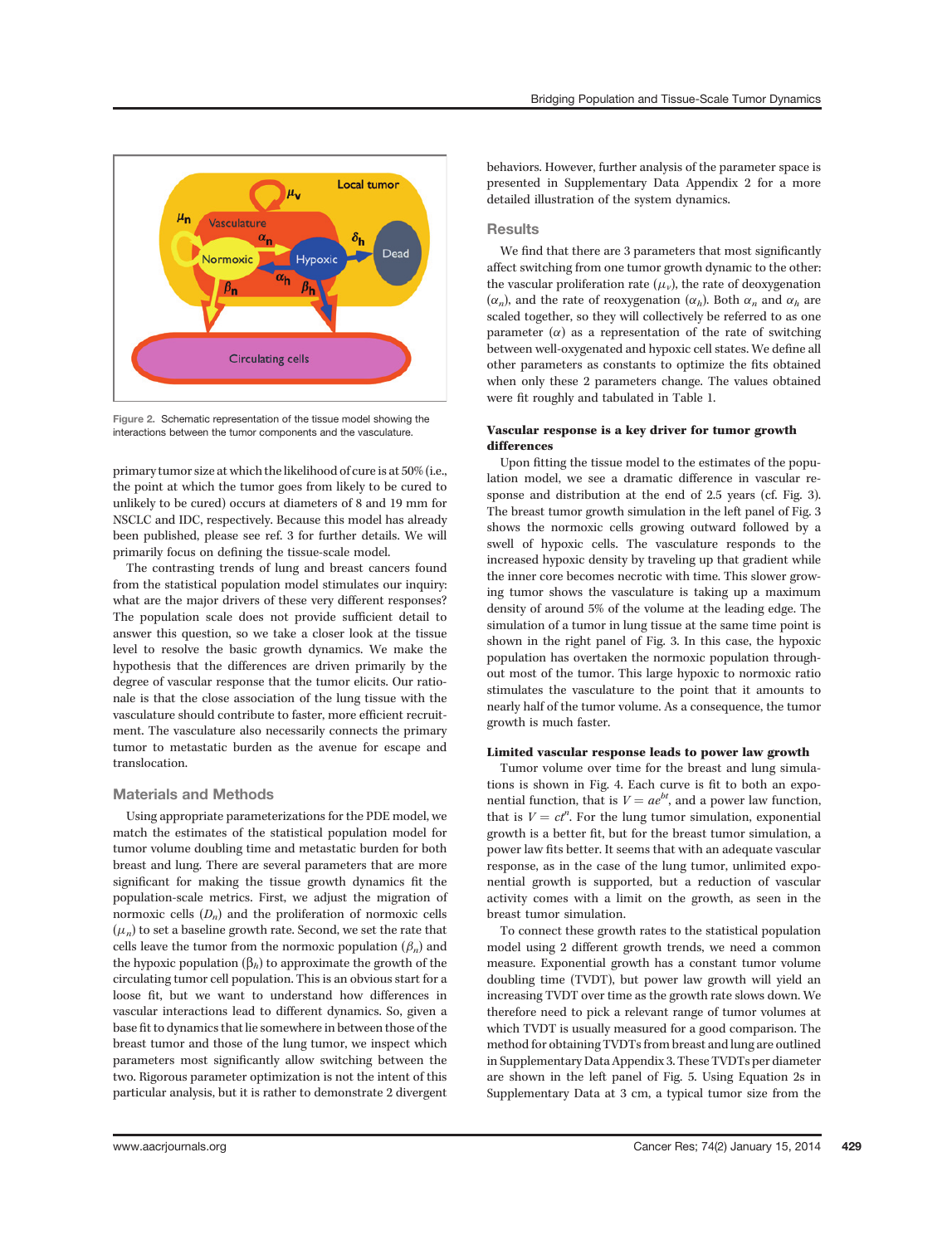| Term             | Parameter        | Value                                                                   | Scaled <sup>a</sup> , <sup>b</sup> |
|------------------|------------------|-------------------------------------------------------------------------|------------------------------------|
| <b>Diffusion</b> | $D_n$            | $7.3 \times 10^{-9}$ cm <sup>2</sup> /s                                 | $7.0 \times 10^{-5}$               |
|                  | $D_h$            | 1.7 $D_n$                                                               | $1.2 \times 10^{-4}$               |
|                  | $D_v$            | $0.8 D_n$                                                               | $5.6 \times 10^{-5}$               |
| Proliferation    | $ln(2)/\mu_n$    | 16h                                                                     | 1.04                               |
|                  | $ln(2)/\mu_v$    | 60 h; 20 h                                                              | 0.28; 0.83                         |
| Chemotaxis       | $\chi$           | $1.5 \times 10^{-8}$ cm <sup>2</sup> /s                                 | $1.4 \times 10^{-4}$               |
| Conversion       | $\alpha_n$       | $6 \times 10^{-5}$ h <sup>-1</sup> ; $4 \times 10^{-3}$ h <sup>-1</sup> | 0.0014; 0.096                      |
|                  | $\alpha_h$       | $0.7\alpha_n$                                                           | 0.0010; 0.067                      |
|                  | $\beta_n$        | $4.2 \times 10^{-7}$ h <sup>-1</sup>                                    | $1.0 \times 10^{-5}$               |
|                  | $\beta_h$        | $7.8 \times 10^{-7}$ h <sup>-1</sup>                                    | $1.9 \times 10^{-5}$               |
| Death            | $\delta_n$       | $1.0 \times 10^{-5}$ h <sup>-1</sup>                                    | $2.4 \times 10^{-4}$               |
|                  | $\delta_h$       | $7.0 \times 10^{-5}$ h <sup>-1</sup>                                    | 0.0017                             |
|                  | $\delta_{\rm v}$ | $1.0 \times 10^{-5}$ h <sup>-1</sup>                                    | $2.4 \times 10^{-4}$               |

NOTE: All parameters are the same for breast and lung tissues with the exception of those marked in gray; of those, the parameters for breast are listed first and those for lung are listed second.

<sup>a</sup>Timescale 24 h.

<sup>b</sup>Lengthscale 3 cm.

SEER dataset in the absence of screening, we get a TVDT of 237 days for the breast tumor simulation and 178 days for the lung tumor simulation. The constant TVDT using an exponential fit (Eq. 1s in Supplementary Data) is 153 days for the breast simulation and 143 days for the lung simulation. Recalling that the SEER data gave median TVDTs for breast as 252 days and lung as 135 days, for this metric, the power law fits the breast cancer data better and the exponential fits the lung cancer data better.

## Metastatic burden correlation

Metastatic burden is an abstract concept that has the units of volume but does not take up any single particular continuous space. In the population model, it is a scaled version of the primary tumor in terms of volume and fits the SEER data nicely with an exponential function. The population model estimates, for breast and lung tumors, the size of the primary to a metastatic burden at which current treatment will be futile. Establishment of metastases is directly related to the number

of tumor cells shed into the circulation (7, 8), and a larger number of circulating cells corresponds to a poorer prognosis (9). We parallel this in the tissue-scale model.

To connect the metastatic burden to the CTC fraction, we look to the literature. Studies by Cristofannilli and colleagues (10) and Budd and colleagues (11) establish a threshold of shorter progression-free and overall survival for patients having greater than 5 CTCs in 7.5 mL of blood with measurable metastatic breast cancer. Liu and colleagues (12) also demonstrates that this value holds as a good prognostic turning point both before and after initiation of therapy.

If we translate this value to a total CTC count well mixed within the  $\sim$  5 L of blood in the human body, we get around 3,300 cells. This critical number at which the likelihood of survival reaches 50% is marked on the CTC population plot in the right panel of Fig. 5 by the top edge of the horizontal gray box. This edge indicates a switching point from local to advanced disease. It is clear from the simulation results that lung cancer achieves this threshold far more rapidly than breast cancer.



Figure 3. The distribution of cell types within the 2 tissue types at 2.5 years postinitiation. The legend details the colors for each cell type. The breast tumor (left) shows around 5% vascular content close to the edge, which is mostly occupied by normoxic cells, whereas the lung tumor (right) shows around 50% vascular content throughout and a large hypoxic fraction. The parameters for both cases are given in Table 1.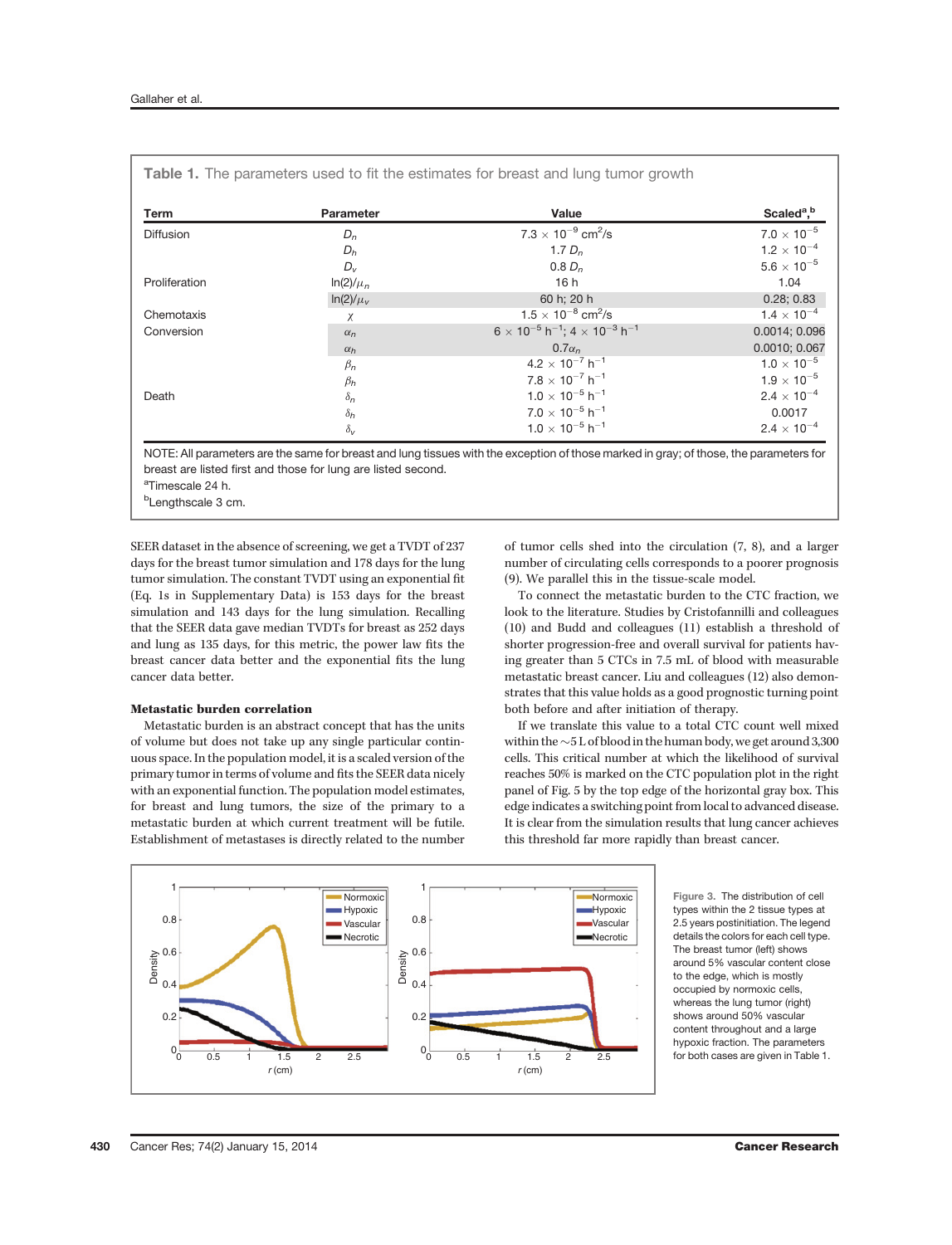

Figure 4. Tumor volume versus time for both lung (black) and breast (gray). The orange curves show power law fits  $(N = at^n)$  for lung with  $a = 4.11 \times$  $10^{-5}$ ,  $n = 2.09$ , and  $R = 0.978$  and breast with  $a = 6.98 \times 10^{-6}$ ,  $n = 2.24$ , and  $R = 0.995$ . The green dashed curves show exponential fits ( $N = ae^{bt}$ ) for the lung with  $a = 1.17$ ,  $b = 0.0049$  d<sup>-1</sup>, and  $R = 0.995$  and the breast with  $a = 0.677$ ,  $b = 0.0045 \text{ d}^{-1}$ , and  $R = 0.994$ . The breast simulation fits well to a power law, but the curve becomes more exponential-like with the vascular dynamics of the lung.

#### A closer look at parameter combinations

All parameters are fit to maximize the correlation of the 2 metrics, the TVDT and the diameter of the primary tumor when survival from the metastatic burden is 50%, by changing only the vascular proliferation rate,  $\mu_{\nu}$ , and the deoxygenation–reoxygenation exchange rate,  $\alpha$ . If we take a survey of the entire space of these 2 parameters, we get a clearer idea of how they combine with each other to affect the tumor's dynamics. The TVDT is shown in the left panel of Fig. 6 with the fits for the 2 tumors represented by planes (median values at 252 days for breast and 135 days for lung). The exponentially growing lung tumor is in the darkest region, and the slower growing breast tumor is in the lighter gray region. There are just a few parameter combinations that fit the lung tumor data: where  $\alpha$  is large and  $\mu_{\nu}$  is large [i.e.,  $ln(2)/\mu_v$  is small]. The breast tumor, however, has several combinations of values that fit. The primary tumor diameter corresponding to the lethal CTC threshold is shown in the right panel of Fig. 6 within the same parameter space. Again, the fits to the 2 tumors are represented by planes, and the coloring is the same. The main trend is that lethal metastases will be shed at smaller primary diameters when  $\alpha$  is large.

The end combination of values chosen for the fits given in Table 1 is the one that roughly maximizes the correlation with both metrics. This is where  $\mu_{\nu}$  is large and  $\alpha$  is large for the lung tumor fit and where  $\mu_{\nu}$  is small and  $\alpha$  is small for the breast tumor fit.

### **Discussion**

The combined model approach presented here bridges a broad population-level perspective with a dynamic tissue-level perspective. This method helps to resolve the differences at the tissue level between cancers with large differences in growth dynamics inferred at the population level, such as lung and breast cancer. The coupling of the 2 models is facilitated by the use of CTCs, but critically, it is the incorporation of a dynamic vascular response that provides a means to capture the observed differences in progression.

Much observation, theory, and speculation has led to different ideas on how a tumor grows (1, 13). Variation is inevitable considering the many different types of cancer, the multitude of causes, genetic and environmental factors, different time points and phases at observation, etc. Researchers have reported tumor growth characterized as linear (14, 15), exponential (16, 17), power law (18, 19), logistic (20), and Gompertzian (21). In the end, the equation specifics may not matter unless it changes the description of the dynamics and in turn the predictive power of the model.

The population-level stochastic model predicts exponential growth for the metastatic burden, so an exponential was used to fit the primary tumor as well. However, several different curves may be fit to the primary tumor to get good correlation. An investigation of the tissue-scale PDE model reveals that the

Figure 5. The 2 metrics for correlating the models: TVDT and number of CTCs. The latter is associated with the metastatic burden. The leftmost graph shows the TVDT (via Eq. 2s in Supplementary Data) per diameter of the tumor. The horizontal lines mark the estimates from the statistical population model for the breast (light) and the lung (dark). The vertical gray box sets a window for TVDT correlation with a  $\sim$ 3 cm tumor. The graph to the right shows the number of CTCs over time for lung (dark) and breast (light), found by keeping count of the cells that leave the primary at each time step.

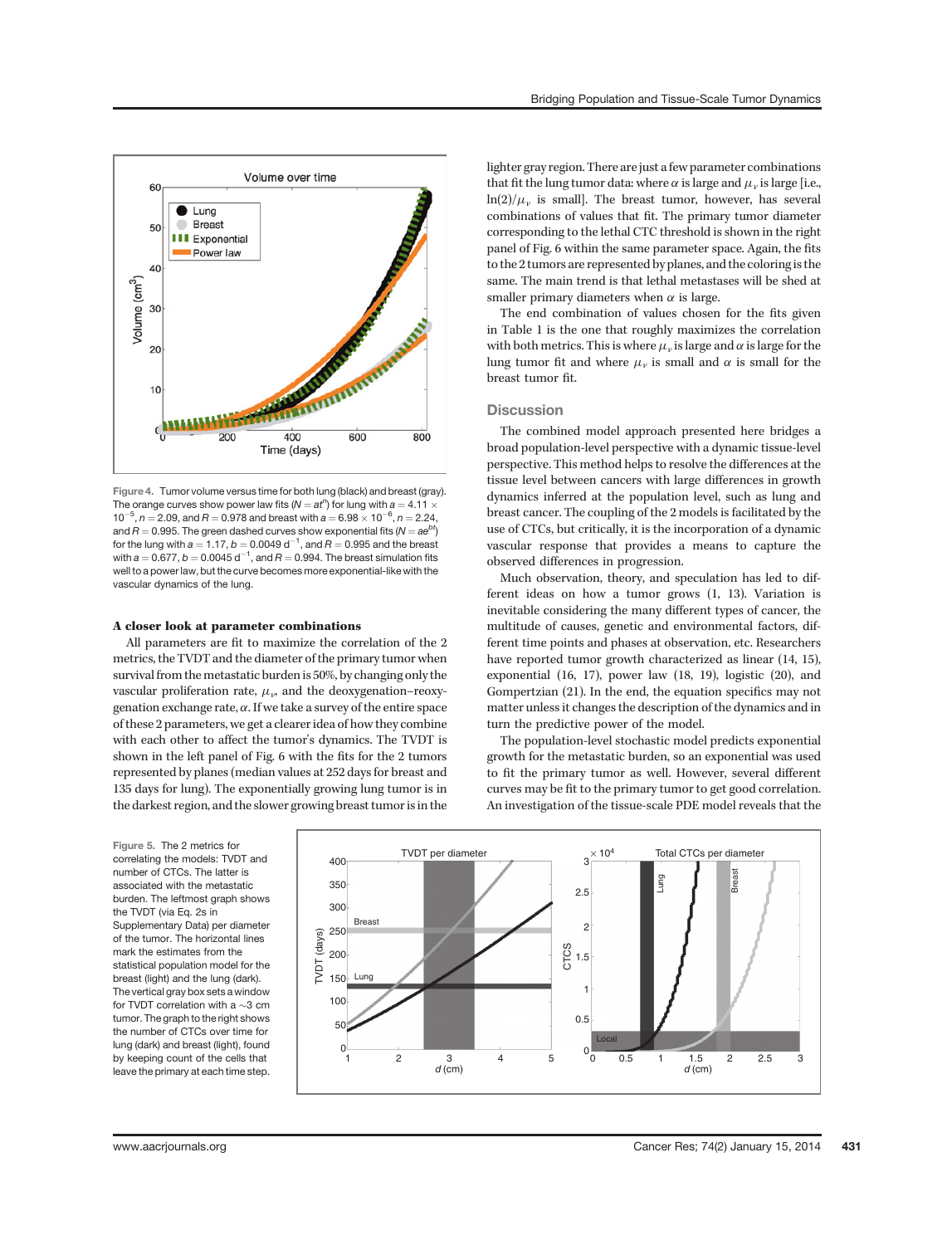

Figure 6. The left panel shows the TVDT at 3 cm diameter (via Eq. 2s in Supplementary Data) over an array of values for  $u_v$  and  $\alpha$ . The horizontal planes appear at the median values of 252 and 135 days for breast (light) and lung (dark), respectively. The right panel shows the primary tumor diameter upon reaching the threshold 3,300 CTCs over an array of values for  $u<sub>v</sub>$  and  $\alpha$ . The horizontal planes appear at the median values of 1.9 and 0.8 cm for breast (light) and lung (dark), respectively.

primary tumor may grow exponentially or as a power law depending on the vascular dynamics. It is found that the vascular response must be large to sustain an exponentially growing primary tumor and slows toward power law growth otherwise. By disconnecting the growth of the primary from the growth of the CTCs, we allow a varied set of growth laws to encapsulate the primary, whereas the metastatic burden may still grow exponentially. The differences in growth occur with different relative populations of cell types, most notable are the vascular density and the hypoxic and normoxic fractions.

The vascular density contrasts markedly between breast and lung (cf. Fig. 3), with portions of the tissue of around 5% and 50%, respectively. A sample of histological measurements using various metrics is compiled from the literature in Table 2, to check for this divergence. All of the values have been converted to percentages so that they can be compared. The first 2 metrics show a larger proportion of vasculature in lung over breast and support our findings. In these comparisons either measurements from both lung tumors and breast tumors are given from the same group or the method is consistent across groups (Chalkley). With the highest microvessel count, however, the breast tumor is seen to have the higher fraction, which contradicts our findings. But in this case, each measurement is given by a different group with slightly different methods, the conversion from a count to a percent assumes the same average vessel size (which may not be valid), and perhaps while the average values are different, the vasculature may reach a saturation so that the highest microvessel counts are actually quite similar (in which case the results might be correct but not relevant). The last 3 metrics do not have measures for both lung and breast, so with the incomplete information we are unable to compare them.

Although the table shows some indication that lung tumors may be more vascular, it also points out the great diversity of quantities caused by a lack of common measure. Although microvascular density (MVD) for lung has been reported as not significant for prognosis (22), a Chalkley cutoff of  $7 (\sim 28\%)$  for breast has good prognostic value (23). Given these contrasting trends by a multitude of measurements, it is unconvincing whether the degree of vascularity alone is a good predictor for progression. However, it is well accepted that that the vasculature is densest at the periphery of the tumor (6, 24, 25), which is seen in the simulated tumors as a peak vascular density close to the tumor–tissue interface.

In the tissue model, the proportions of normoxic and hypoxic cells are also quite different from lung tumor to breast tumor. The smaller vascular response of the breast tumor correlates with a dominant normoxic fraction, and the larger vascular response coexists with a dominant hypoxic fraction in lung. The hypoxic cells are ultimately the source of stimulation for vasculature. So it may seem counterintuitive to suggest that a lung tumor is both more vascular and more hypoxic than a breast tumor, but it is, in fact, the lack of vasculature that

| <b>Table 2.</b> Measurements of vasculature content |
|-----------------------------------------------------|
| using various methods collected from the            |
| literature                                          |
|                                                     |

| <b>Vascularity</b>      | Mean % (range)    |                   |  |
|-------------------------|-------------------|-------------------|--|
| measurement             | <b>Breast</b>     | Lung              |  |
| Chalkley <sup>a</sup>   | $20(11-48)$       | 28 (12-60)        |  |
|                         | 21.5 (8.0-44.0)   |                   |  |
|                         | 23.0 (9.3-32.0)   |                   |  |
|                         | 23.0 (8.0-47.0)   |                   |  |
| <b>MVD</b> <sup>b</sup> | $4.8(1.1 - 22.7)$ | $7.9(3.4 - 35.0)$ |  |
| HMC <sup>b</sup>        | $2.7(0.7-8.4)$    | $2.5(0.60 - 5.3)$ |  |
|                         | $3.6(0.9 - 7.3)$  |                   |  |
| AMC <sup>b</sup>        | $1.7(0.1 - 4.2)$  |                   |  |
| VA/TA <sup>c</sup>      |                   | $2.7(2.0-3.8)$    |  |
| BV/TV <sup>d</sup>      |                   | $6.6(2.6-9.0)$    |  |

NOTE: Values have been converted, as specified by the footnotes, to be expressed as a percentage from the details given in the cited references.

<sup>a</sup>Chalkley, counts were divided by 25 to get a percentage (23, 26–28).

**bMVD/AMC/HMC, microvascular density, average, and** highest microvessel count converted by assuming mean vessel radius is 10 µm and taking into account the size of the field in which the count was taken (26, 27, 29, 30, 31). <sup>c</sup>VA/TA, vessel area/tumor area (32).

d BV/TV, blood volume/tumor volume (33).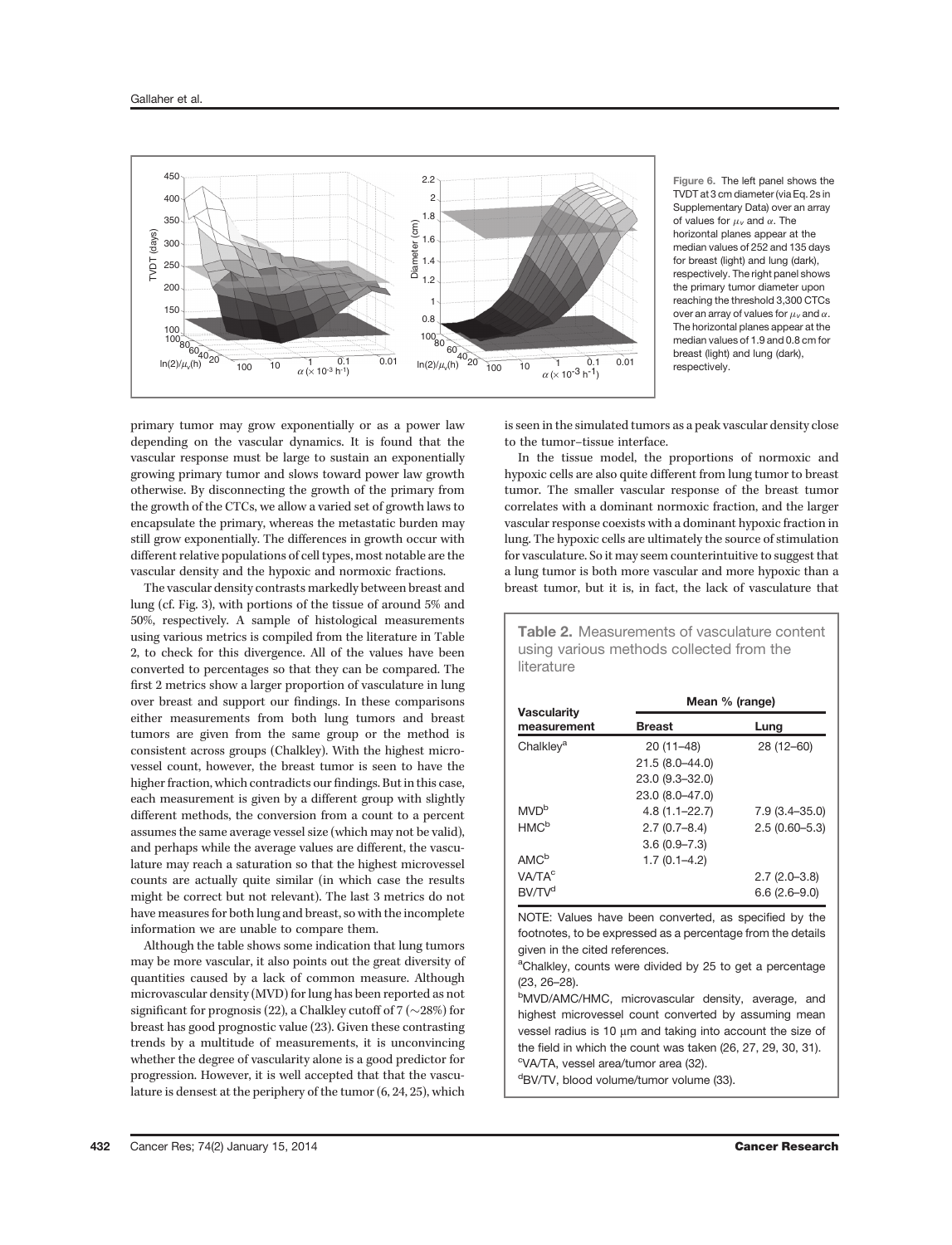stimulates the call for more. The presence of a large density of hypoxic cells is significant, as emerging evidence implicates hypoxia as a key inducer of angiogenesis and metastasis in tumors (34). As stated previously, an increased vasculature in the tumor periphery usually correlates with advanced disease, but when it is in conjunction with high VEGF levels (hypoxic), the advancement is more pronounced (24). This implies that the presence of both vasculature and hypoxia leads to more aggressive tumors, which is what we observe with this model. Hypoxic cells are also less sensitive to both radiation and chemotherapy (35, 36), so choice of treatment is affected by a tumor's oxygen profile (37).

The relative values of cell subtypes are dependent on the interaction rates between the cell compartments. In the tissue model, this difference is brought about by 2 main parameters: the vascular doubling time  $(\mu_{\nu})$  and the normoxia–hypoxia exchange rates  $(\alpha)$ . It is not surprising that increasing the rate of proliferation of endothelial cells will lead to a faster TVDT because a limited vasculature is the main limit on the growth, but the significance of the normoxia–hypoxia conversion rates is not immediately clear. The hypoxic compartment must be populated to keep the vasculature turning over, so we take a closer look at the total hypoxic turnover (2nd equation in Eq. A). Using the derivation and assumptions in Supplementary Data Appendix 4, we solve for the vascular density:

$$
\nu \approx \frac{1 - \sigma(\delta_h/\alpha_h)}{1 + \sigma} \tag{3}
$$

where  $\sigma = \alpha_h h / \alpha_m n$  represents the rate toward reoxygenation over the rate toward deoxygenation. When  $\sigma > 1$ , there is a net reoxygenation, when  $\sigma$  < 1, there is a net deoxygenation, and when  $\sigma = 1$ , there is no net flux to either the hypoxic or normoxic compartment.

For the lung tumor  $\alpha_h$  is very large, so we end up with  $\nu \sim 1/(1 + \sigma)$ . The  $\sigma$  term approaches 1 for the lung tumor interior, so this gives a vascular content of 50%, which is what we indeed observe in Fig. 3. For the breast tumor,  $\alpha_h$  is much smaller, so the second term in the numerator is significant. Also,  $\alpha_h$  is slightly smaller than  $\delta_h$ , so to ensure that the numerator is not negative,  $\sigma$  must be less than one. We observe that this is the case because the normoxic population is greater than the hypoxic population for the breast tumor. The end effect is that this term significantly reduces the numerator and makes the vasculature much smaller for the breast tumor ( $\sim$ 5%). We also see that the effect of  $\delta_h$  on the model system is captured in Eq. 3. As the rate of entry into the necrotic compartment is increased, the growth of the primary slows. The reason is that if more of the hypoxic fraction goes into the irreversible necrotic state, it is not present to attract the vasculature.

It turns out that the breast tumor slowly feeds the hypoxic fraction with a small and positive net hypoxic turnover rate throughout, whereas the lung tumor has a large hypoxic turnover at the leading edge, but shifts to a slight reoxygenation in the interior of the tumor. This leads to a maximal growth rate, with an optimized ratio of normoxic to hypoxic cells ( $\sigma = 1$ ). The left panel of Fig. 6 emphasizes that there is mainly one way to grow maximally, but slowing the growth can be accomplished in a variety of ways. Although this result is based mainly on the mathematics of the system, there may be a physical and biological basis. Chaudary and Hill suggest that mechanisms may exist to promote the invasiveness of acutely hypoxic cells (38), so there's a parallel where switching between compartments may promote more aggressiveness than a gradual shift to hypoxia.

The parameter  $\alpha$  also affects the growth of the CTCs indirectly through the vasculature. The CTC growth equation is the fourth equation in Eq. A. Because the entry rates into the circulation from either compartment ( $\beta_n$  and  $\beta_h$ ) are of the same order of magnitude, CTC growth ultimately depends on the vasculature. The larger  $\alpha$  associated with the lung tumor leads to about 10 times the vasculature and therefore a faster growing CTC population.

There has been considerable effort and an increased popularity in isolating, identifying, and characterizing cancer cells in the bloodstream for diagnosis and prognosis especially as assay reliability increases (10–12, 39–41). CTC assays rely on identifying cells epithelial in origin to those hematopoietic in origin. The frequency of these cells in metastatic patients occur on the order of approximately 1 CTC per  $10^5$  –  $10^8$  mononuclear cells and even lower in patients with localized cancer (39, 42, 43). A typical estimate for a threshold of poor prognosis from these references and the number used for the curve fitting is 5 CTCs per 7.5 mL of blood, although some estimates may be up to 38 CTCs in an equivalent volume (8). Even a single CTC detected in 7.5 mL of blood may be associated with the development of lethal metastases (40), and many cells may be present that are not tumorigenic (43). What happens to the CTCs once they have left the primary tumor does not feed back to the primary tumor, so considering death or fractional tumorigenicity of CTCs is a simple scaling of the population modeled here. It is clear that the error involved is large, but no matter where the threshold line is drawn, it does not change the underlying interactions and dynamics.

In this model, we have coarsely discriminated between fast and slow-growing tumors that shed metastases at small and large sizes, respectively. The results here suggest that tumor growth is ideally exponential. A less than sufficient angiogenic support system, however, leads to power law growth. It is not a simple scaling to relate a primary tumor with power law growth to metastases that grow exponentially. The CTCs, as an intermediary, disconnects the populations to bridge the scales using measurements we can observe.

We find that the breast tumor grows slower, has a minimal vascular density, a very large normoxic population, and a slowgrowing CTC population. In contrast, the lung tumor grows faster, has a very large vascular density, a hypoxic population that is slightly larger than the normoxic population, and a much faster growing CTC population. Because of the differences in vascular response, the progression of these 2 tumors is quite different. Lung tumors have a greater risk of fatal metastatic burden at small sizes, whereas a breast tumor diagnosed at a larger size, may still be considered confined to the primary site. Perhaps knowing the CTC count when there's a highly vascular primary lung tumor might indicate the level of progression, but also finding a larger CTC count than expected when the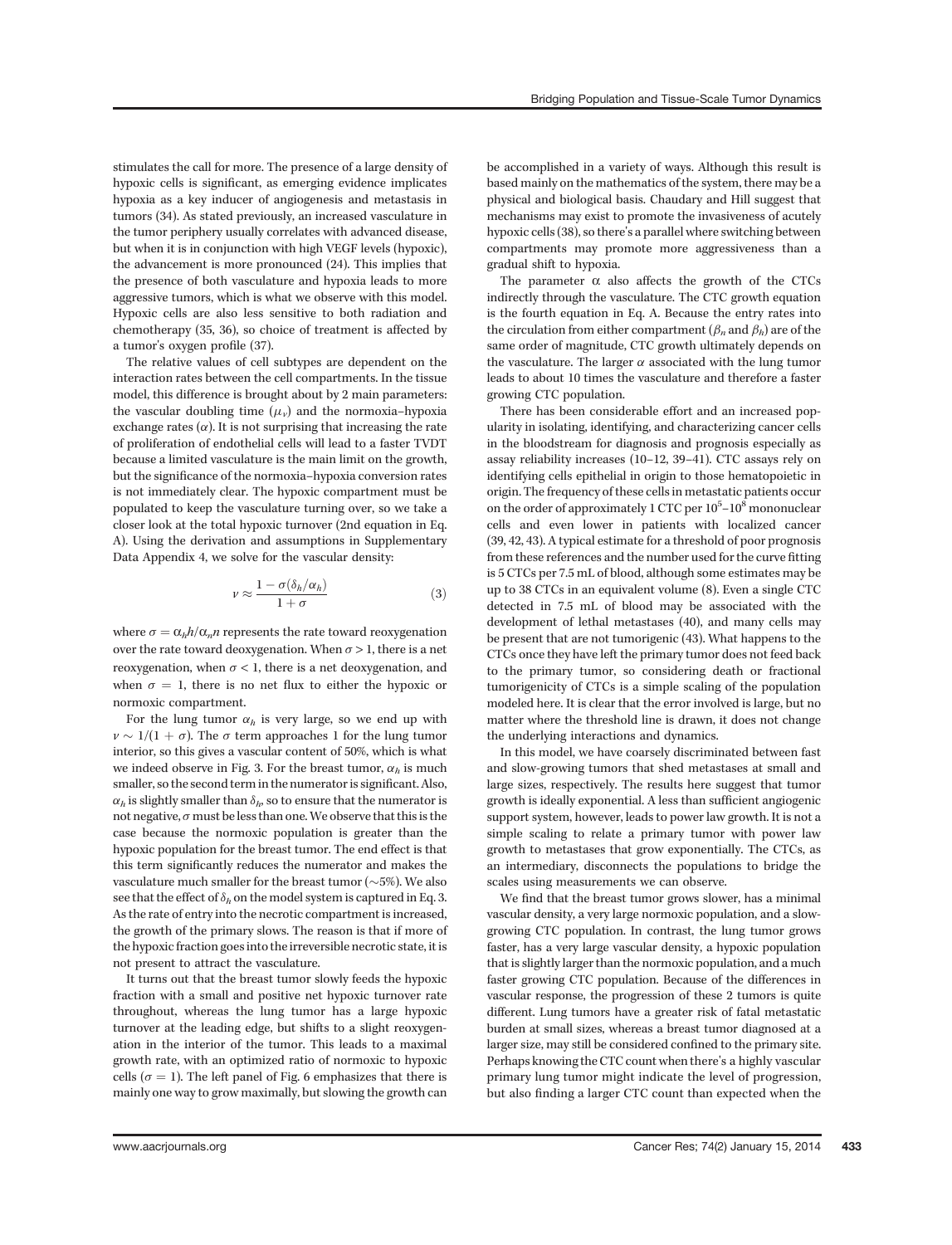primary is a breast tumor might indicate that it is especially aggressive and should undergo alternative treatment. Therefore, CTC counts should be considered in an organ-specific manner and their importance weighted accordingly.

Bridging population-scale measurements from the SEER database down to the tissue-scale dynamics has been achieved through the use of two distinct mathematical modeling approaches. By matching tumor volume doubling time and metastatic burden across these scales, we have already gained significant understanding of the differences between breast and lung cancer. It is clear is that if we were able to obtain more detailed histological attributes of a patient's primary cancer, we could make even better predictions with our approach. Ultimately, this highlights a limitation and therefore a need in databases such as SEER to incorporate as much information about a given patient's tumor at the tissue level as possible, such as distributions of vasculature, necrosis, hypoxia, etc. of the primary and secondary tumors, as well as CTC counts (as technology develops). In addition, this endeavor has taught us the power of bridging multiple scales with different models and opens a new and exciting line of inquiry in our quest to better explain and predict cancer growth and progression.

#### **References**

- 1. Gerlee P. The model muddle: in search of tumor growth laws. Cancer Res 2013;73:2407–11.
- 2. SEERStat\* Surveillance, Epidemiology, and End Results (SEER) Program (www seer cancer gov);. SEER\*Stat Database: Incidence -SEER 17 Regs Limited - Use? Hurricane Katrina Impacted Louisiana Cases, Nov 2007 Sub (1973-2005 varying) - Linked To County Attributes - Total U.S., 1969-2005 Counties, National Cancer Institute, DCCPS, Surveillance Research Program, Cancer Statistics Branch, released April 2008, based on the November 2007 submission.
- 3. Lin RS, Plevritis SK. Comparing the benefits of screening for breast cancer and lung cancer using a novel natural history model. Cancer Causes Control 2012;23:175–85.
- Swanson KR, Rockne RC, Claridge J, Chaplain MA, Alvord EC Jr, Anderson AR. Quantifying the role of angiogenesis in malignant progression of gliomas: in silico modeling integrates imaging and histology. Cancer Res 2011;71:7366–75.
- 5. Hinow P, Gerlee P, McCawley LJ, Quaranta V, Ciobanu M, Wang S, et al. A spatial model of tumor-host interaction: application of chemotherapy. Math Biosci Eng 2009;6:521–46.
- 6. Dvorak HF. Rous-whipple award lecture: how tumors make bad blood vessels and stroma. Am J Pathol 2003;162:1747–57.
- 7. Weidner N. New paradigm for vessel intravasation by tumor cells. Am J Pathol 2002;160:1937–9.
- 8. Hofman V, Bonnetaud C, Ilie MI, Vielh P, Vignaud JM, Fléjou JF, et al. Preoperative circulating tumor cell detection using the isolation by size of epithelial tumor cell method for patients with lung cancer is a new prognostic biomarker. Clin Cancer Res 2010;17:827–35.
- 9. Eschwège P, Moutereau S, Droupy A, Douard R, Gala JL, Benoit G, et al. Prognostic value of prostate circulating cells detection in prostate cancer patients: a prospective study. Br J Cancer 2009;100:608–10.
- 10. Cristofanilli M, Budd GT, Ellis MJ, Stopeck A, Matera J, Miller MC, et al. Circulating tumor cells, disease progression, and survival in metastatic breast cancer. N Engl J Med 2004;351:781–91.
- 11. Budd GT, Cristofanilli M, Ellis MJ, Stopeck A, Borden E, Miller MC, et al. Ciculating tumor cells versus imaging—predicting overall survival in metastatic breast cancer. Clin Cancer Res 2006;12:6403–9.
- 12. Liu MC, Shields PG, Warren RD, Cohen P, Wilkinson M, Ottaviano YL, et al. Circulating tumor cells: a useful predictor of treatment efficacy in metastatic breast cancer. J Clin Oncol 2009;27:5153–9.

### Disclosure of Potential Conflicts of Interest

No potential conflicts of interest were disclosed.

#### Authors' Contributions

Conception and design: J. Gallaher, S. Plevritis, A.R.A. Anderson

Development of methodology: J. Gallaher, A. Babu, S. Plevritis, A.R.A. Anderson

Acquisition of data (provided animals, acquired and managed patients, provided facilities, etc.): S. Plevritis

Analysis and interpretation of data (e.g., statistical analysis, biostatistics, computational analysis): J. Gallaher, A. Babu, S. Plevritis Writing, review, and/or revision of the manuscript: J. Gallaher, S. Plevritis,

A.R.A. Anderson Administrative, technical, or material support (i.e., reporting or orga-

nizing data, constructing databases): S. Plevritis Study supervision: S. Plevritis, A.R.A. Anderson

#### Acknowledgments

The authors gratefully acknowledge funding from the Integrative Cancer Biology Program (ICBP) and the Cancer Intervention and Surveillance Network (CISNET) at the National Cancer Institute, through grants 1R01CA105366, 1U01CA088248, NIH U01CA159256, U54CA149145, U54CA113007, and U01CA151924.

The costs of publication of this article were defrayed in part by the payment of page charges. This article must therefore be hereby marked advertisement in accordance with 18 U.S.C. Section 1734 solely to indicate this fact.

Received March 13, 2013; revised September 4, 2013; accepted October 9, 2013; published OnlineFirst xx xx, xxxx.

- 13. Nakasu S, Nakasu Y, Fukami T, Jito J, Nozaki K. Growth curve analysis of asymptomatic and symptomatic meningiomas. J Neurooncol 2011; 102:303–10.
- 14. Mayneord WV. On the law of growth of Jensen's rat sarcoma. Cancer Res 1932;16:841–6.
- 15. Schrek R. A comparison of the growth curves of malignant and normal (embryonic and postembryonic) tissues of the rat. Am J Pathol 1936;12:525–30.
- 16. Steel GG, Lamerton LF. The growth rate of human tumors. Br J Cancer 1966;20:74–86.
- 17. Peer PGM, van Dijck JAAM, Hendriks JHCL, Holland R, Verbeek ALM. Age-dependent growth rate of primary breast cancer. Cancer 1993;71: 3547–51.
- 18. Hart D, Shochat E, Agur Z. The growth law of primary breast cancer as inferred from mammography screening trials data. Br J Cancer 1998; 78:382–7.
- 19. Gatenby RA, Frieden BR. Inducing catastrophe in malignant growth. Math Med Biol 2008;25:267–83.
- 20. Weedon-Fekjaer H, Lindqvist BH, Vatten LJ, Awlen OO, Tretli S. Breast cancer tumor growth estimated through mammography screening data. Breast Cancer Res 2007;10:R41.
- 21. Laird AK. Dynamics of tumour growth. Br J Cancer 1964;18: 490–502.
- 22. Trivella M, Pezzella F, Pastorino U, Harris AL, Altman DG. Microvessel density as a prognostic factor in non-small-cell lung carcinoma: a meta-analysis of individual patient data. Lancet Oncol online 2007;8: 488–99.
- 23. Dhakal HP, Naume B, Synnestvedt M, Borgen E, Kaaresen R, Schlichting E, et al. Vascularization in primary breast carcinomas: its prognostic significance and relationship with tumor cell dissemination. Clin Cancer Res 2008;14:2341–50.
- 24. Ushijima C, Tsukamoto S, Yamazaki K, Yoshino I, Sugio K, Sugimachi K. High vascularity in the peripheral region of non-small cell lung cancer tissue is associated with tumor progression. Lung Cancer 2001;34:233–41.
- 25. Dagnon K, Heudes D, Bernaudin JF, Callard P. Computerized morphometric analysis of microvasculature in non-small cell lung carcinoma. Microvasc Res 2008;75:112–8.
- 26. Offersen BV, Pfeiffer P, Hamilton-Dutoit S, Overgaard J. Patterns of angiogenesis in non-small cell lung carcinoma. Cancer 2001;91:1500–9.